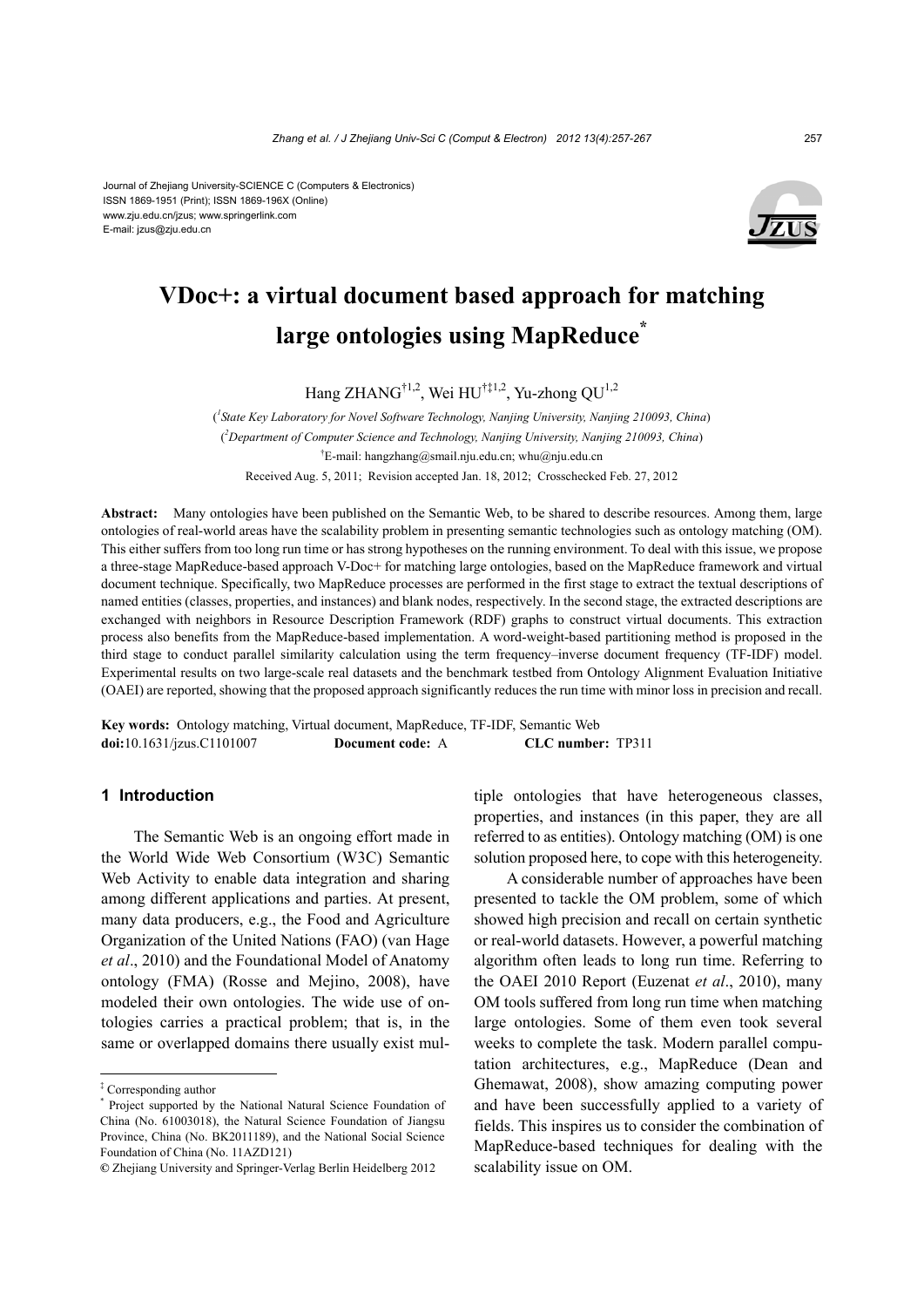# **1.1 Our contributions**

In this paper, we propose a parallel OM approach called V-Doc+, which is based on MapReduce and virtual documents (Qu *et al*., 2006). We summarize our contributions as follows:

1. We propose a simple process for extracting the descriptions of named entities and an iterative process for blank nodes. Both of them use MapReduce.

2. We introduce two MapReduce processes to exchange the descriptions with neighbors in Resource Description Framework (RDF) graphs and construct virtual documents.

3. We design a word-weight-based partitioning approach for calculating in parallel the term frequency–inverse document frequency (TF-IDF) similarities between entities.

4. We systematically evaluate our approach on both large-scale and benchmark datasets. Experimental results demonstrate the feasibility of the proposed approach.

Note that the proposed approach supplements our previous conference paper (Zhang *et al*., 2011) in the following three aspects: (1) We complement more background on method formulation, and clearly separate the formulation from the MapReduce-based implementation; (2) We improve the word-weightbased partitioning method to make it more flexible to fit different preferences on efficiency and effectiveness; (3) We comprehensively evaluate our approach, especially for varied parameters. We also conduct new experiments on the benchmark testbed to prove that the MapReduce-based implementation causes only limited loss in accuracy.

# **1.2 Related work**

As summarized by Shvaiko and Euzenat (2008), one of the 10 challenges for OM in the near future is how to deal with large ontologies having thousands or even hundreds of thousands of entities. Mork and Bernstein (2004) simplified some original algorithms to solve the OM problem, but this may not lead to a good recall. Hu *et al.* (2008) proposed a divide-andconquer based partitioning approach for large ontologies, and integrated it into the OM tool Falcon-AO. Wang *et al.* (2011) used the positive and negative reduction anchors but did not partition large ontologies. In general, all these works improved efficiency on a single-node computer. Rahm (2011) surveyed current studies on large-scale schema matching and OM.

MapReduce, which uses the parallel computing architecture, is relatively new to schema or ontology matching. Vernica *et al.* (2010) proposed a new approach that computes set-similarity joins using MapReduce, showing a surprising speedup on largescale datasets. However, this approach cannot be directly used for OM due to the incompatibility between ontology and the relational data model. Gross *et al.* (2010) compared two kinds of parallelization on OM. But this work in fact parallelized job queues in matching workflow services, which is not easy to implement.

# **2 Preliminaries**

In this section, we first define OM, and then give a brief introduction of MapReduce.

#### **2.1 Ontology matching**

Ontology matching (also referred to as aligning or mapping) aims at finding mappings (also called matches or correspondences) between similar entities from different ontologies. The mappings may represent equivalence or other relations, e.g., disjointness or subsumption, between entities. Inspired by the definition in Euzenat and Shvaiko (2007), we define OM as follows.

Let *O*, *O*′ be two ontologies. Matching *O* with *O*′ finds a set of mappings  $M = \{m_1, m_2, \ldots, m_n\}$ . Each  $m_i$ (*i*=1, 2, …, *n*) is a 5-tuple: <id, *e*, *e*′, *r*, sim>, where id is a unique identifier,  $e$  is an entity in  $O$ ,  $e'$  is an entity in  $O'$ ,  $r$  is an equivalence, subsumption, or disjointness relation that holds between *e* and *e*′, and sim is a confidence value (similarity) between *e* and *e*′ in the range (0, 1).

Specifically, 'large ontologies' in this paper means the large number of entities in the two ontologies that are matched (e.g., more than one thousand entities in each of the ontologies), rather than a large number of small ontologies.

#### **2.2 MapReduce**

Recently, MapReduce has become a very popular framework for parallel computation on a number of computing nodes (Dean and Ghemawat, 2008). The unit of the computing process in MapReduce is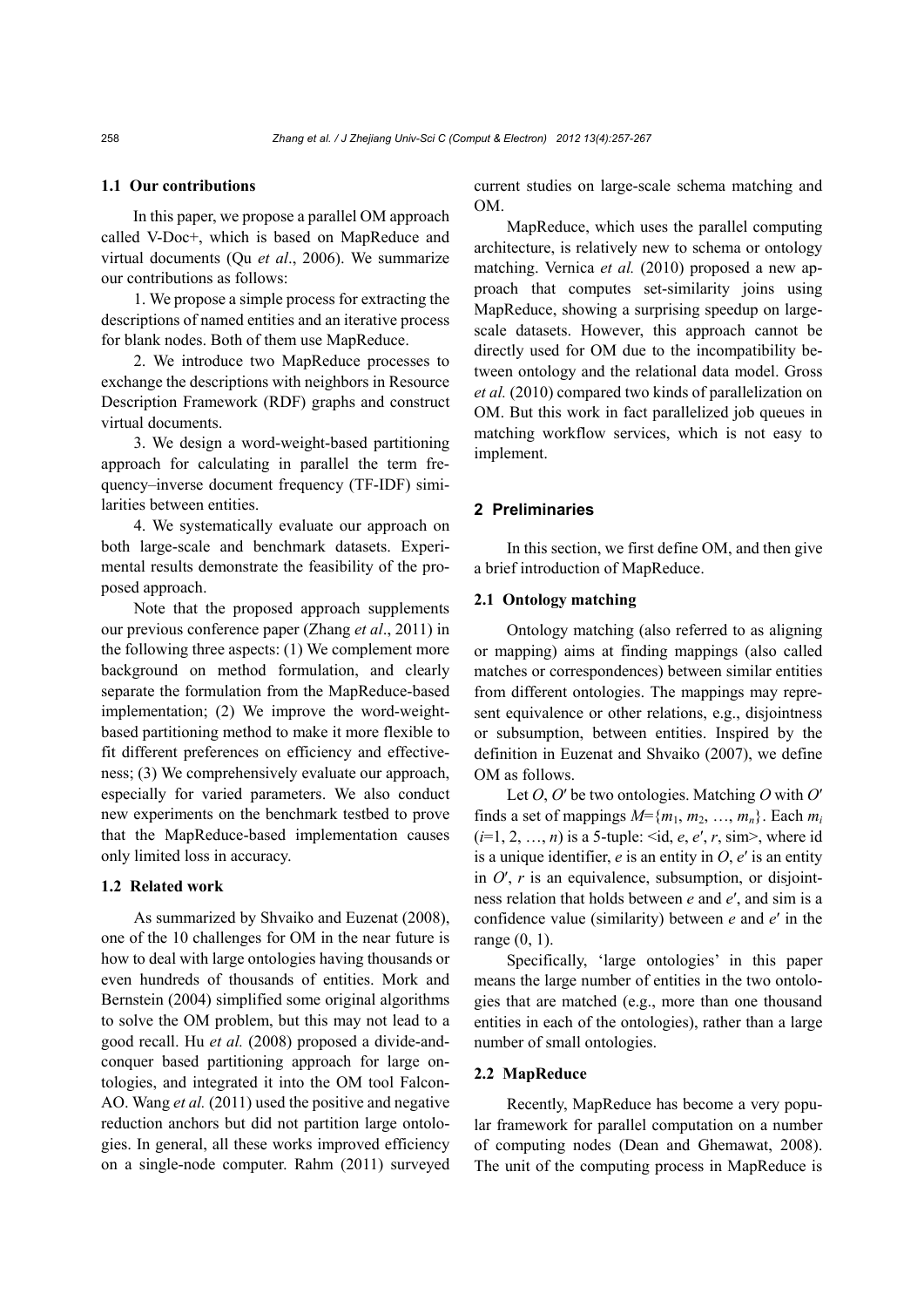job, and a job consists of two main phases: Map and Reduce. Map feeds the data from the sources and splits records into key-value pairs. These pairs are partitioned into different reducers according to the keys. Before a reducer handles the data, the partitioned pairs are sorted in terms of their keys. All values sharing the same key are clustered into the same set. MapReduce also provides programmers extensibility. Based on the interfaces, programmers are allowed to assign rules on how to partition key-value pairs and how to sort them by keys. These partitioning rules offer benefits for balancing the workload. Additionally, a combiner that performs as a 'local reducer' can be rewritten before the mapper results are distributed.

MapReduce is a powerful tool that uses parallel computation, and has been widely used in various fields. In OM, the most time-consuming process is to match every two entities. For instance, calculating the similarity for every pair of an *N*-size set of entities must be repeated *N*(*N*−1)/2 times. With the help of MapReduce, the *N*-size set could be partitioned into several subsets and different subsets can be calculated in different computing nodes. Therefore, the run time would be significantly reduced.

Another important use of MapReduce in OM is to solve the set-join problem. For example, for a class *c*, to obtain all rdfs:comment(*s*) of *c*, we need to find all RDF statements that satisfy <*c*, rdfs:comment, *l*>, where *l* is a literal. To apply MapReduce we can join *c* with its related RDF statements in a specific reducer.

# **3 V-Doc+**

To match large ontologies under a parallel architecture, we propose a linguistic method extended from the virtual document technique (Watters, 1999). To involve the intended meaning of an entity, the virtual document (of the entity) takes both the local descriptions and the neighboring information. Meanwhile, the words in the descriptions should be weighted to reflect the proportion of information. In our approach, the construction of virtual documents and the method for matching them are described first, and then this construction is parallelized under the MapReduce framework, to improve the computational efficiency.

Specifically, the proposed approach, called V-Doc+, is constituted that includes three end-to-end MapReduce stages: extracting textual descriptions of named entities and blank nodes, exchanging information among neighbors in RDF graphs to construct virtual documents, and calculating similarities under the TF-IDF model (Salton and McGill, 1986).

# **3.1 Constructing virtual documents**

The RDF graph model occupies an important place in the foundation of Semantic Web ontologies, in which the definitions of formulations and operations on constructing virtual documents are specified. To achieve these formulations, we design the parallel methods based on MapReduce.

# 3.1.1 Formulation

An RDF graph essentially consists of a number of RDF triples. An RDF triple, also called a statement, is represented in the order of  $\leq$ subject, predicate, object>. Each of the uniform resource identifier (URI) references (which must be entities), literals, and blank nodes, whose identification forms cannot be separated, becomes a node in an RDF graph. Note that, a literal cannot be a subject and a property (or predicate) is always an entity.

In information retrieval, a document is considered as a collection of words directly obtained or inferred from the textual content of the document. These weighted words, treated as the dimensions in the vector, represent their importance to the document. The words involved should be normalized first in a preprocessing step, e.g., parsing literals into tokens through stemming and eliminating stop words. In this study, we make a virtual document with a collection of weighted words, in which weights are rational numbers.

Briefly speaking, the description of a literal node is a collection of words extracted from its lexical form. For a named entity, the words are derived from the local name of the URI (i.e., a substring intercepted after the last slash  $\prime$  or hash  $\prime$  #' mark), rdfs:comment(*s*), rdfs:label(*s*), and other possible properties. We define the textual description Desc() for a named entity *e* as follows:

$$
Desc(e) = \alpha_1 LN(e) + \alpha_2 Label(e) + \alpha_3 Comment(e) + \alpha_4 Other(e),
$$
 (1)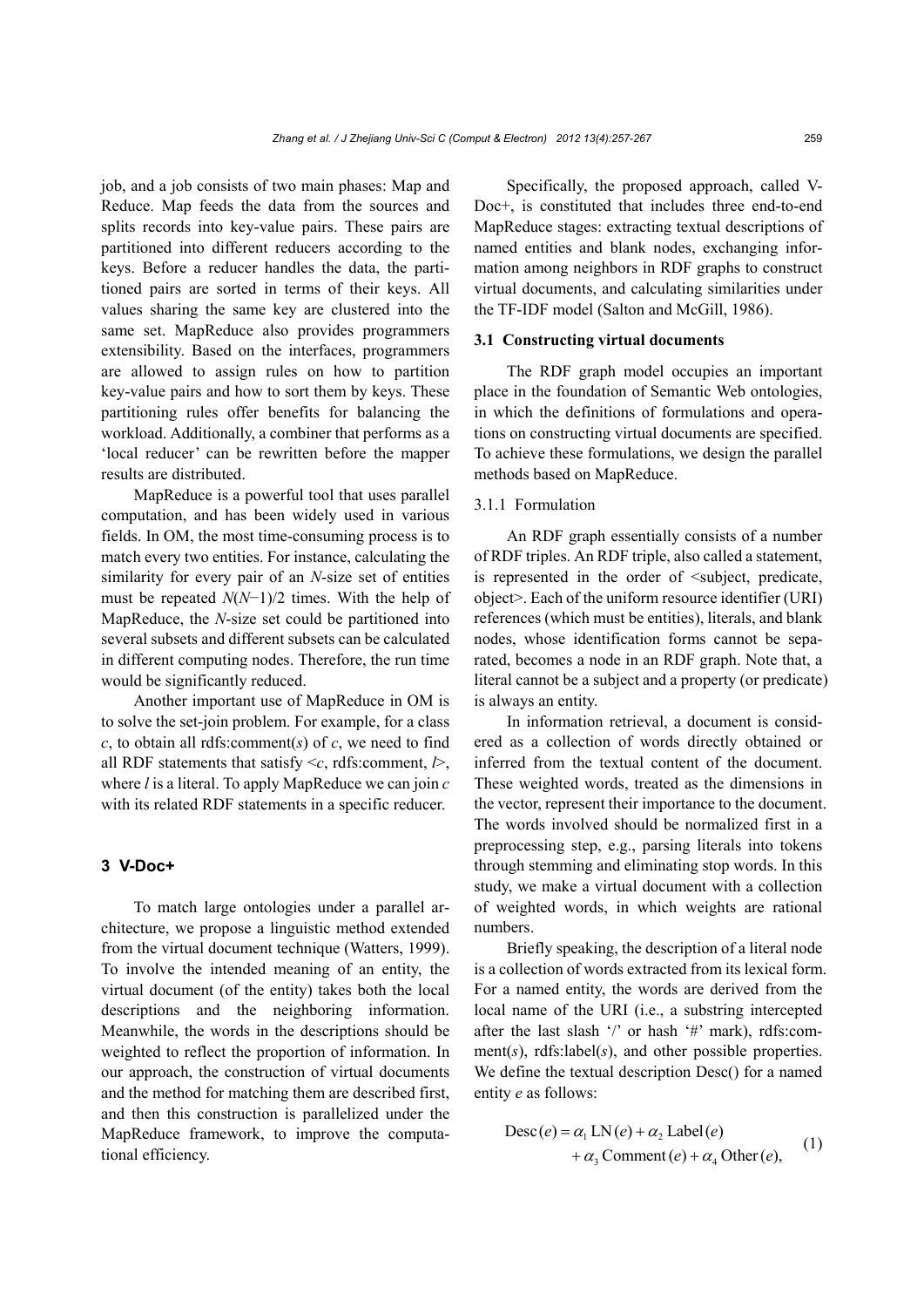where LN(*e*), Label(*e*), Comment(*e*), and Other(*e*) denote the collection of words extracted from the local name, rdfs:label(*s*), rdfs:comment(*s*), and other annotations of *e*, respectively, and  $\alpha_1$ ,  $\alpha_2$ ,  $\alpha_3$ , and  $\alpha_4$ , indicating the weights of the categories, are rational numbers in [0, 1]. The operator '+' denotes the merging of collections of words on both sides.

For a blank node *b*, its description (i.e., a collection of words) is obtained from the descriptions of the forward graph neighbors. Consequently, an iterative equation is given for the convergence solution. We simply define *B* as the set of all blank nodes, *b* as a blank node in *B*, and *s* as a statement involving *b*. We define the textual description Desc() of *b* as follows:

$$
Desc1(b) = \sum_{\text{subj}(s)=b} Desc(pred(s)) + \sum_{\text{subj}(s)=b \atop \text{obj}(s) \notin B} Desc(obj(s)),
$$
\n(2)

$$
\text{Desc}_{k+1}(b) = \beta \left( \text{Desc}_1(b) + \sum_{\substack{\text{subj}(s) = b \\ \text{obj}(s) \in B}} \text{Desc}_k(\text{obj}(s)) \right), \ k \ge 1,
$$
\n(3)

where  $\text{subj}(s)$ ,  $\text{pred}(s)$ , and  $\text{obj}(s)$  stand for the subject, predicate, and object of *s*, respectively.  $\beta$  is an attenuation coefficient in the range [0, 1]. Two special situations should be considered: (1) The cycle definitions on blank nodes are not taken into account. (2) To avoid heterogeneity, we introduce a transformation rule that changes the expression of the rdf:List structure; i.e., the list and all the members are expressed by the rdfs:member property rather than directly using RDF collection vocabularies.

To better express the descriptions of the virtual documents, we group the descriptions of neighbors. Three neighboring operations are defined to present different types of neighbors. For an entity *e*, we denote SN(*e*) (subject neighboring operation) as the nodes placed at the subject position of RDF triples. Similarly, PN(*e*) (predicate neighboring operation) and ON(*e*) (object neighboring operation) are defined as the nodes in the predicate position and object position of triples, respectively. Then we formalize  $SN(e)$ ,  $PN(e)$ , and  $ON(e)$  as follows:

$$
SN(e) = \bigcup_{\text{subj}(s) = e} \{\text{pred}(s), \text{obj}(s)\},\tag{4}
$$

$$
PN(e) = \bigcup_{\substack{\text{pred}(s) = e \\ \text{subj}(s) \notin B}} \{\text{subj}(s), \text{obj}(s)\},\tag{5}
$$

$$
\text{ON}(e) = \bigcup_{\substack{\text{obj}(s) = e \\ \text{subj}(s) \notin B}} \{\text{subj}(s), \text{pred}(s)\}. \tag{6}
$$

Based upon the formulations described above and the neighboring operations, the virtual document  $VD(e)$  for an entity *e* is specifically defined as

$$
VD(e) = Desc(e) + \gamma Neigh(e),
$$
 (7)

$$
\text{Neigh}(e) = \sum_{e' \in \text{SN}(e)} \text{Desc}(e') + \sum_{e' \in \text{PN}(e)} \text{Desc}(e')
$$
  
+ 
$$
\sum_{e' \in \text{ON}(e)} \text{Desc}(e'), \tag{8}
$$

where  $\gamma$  is an attenuation coefficient in the range [0, 1] and Neigh(*e*) denotes the summarization of neighbors' descriptions of *e*. Consequently, the content of a virtual document becomes its local descriptions combined with the descriptions of its neighbors.

#### 3.1.2 MapReduce-based implementation

As described in Section 3.1.1, the construction of virtual documents consists of two MapReduce sub-stages: (1) extracting textual descriptions for named entities and blank nodes; (2) exchanging the descriptions with neighbors to construct virtual documents.

Fig. 1 presents an example data flow for constructing descriptions of entities. In this process, we ignore blank nodes. The records from input involve classes, properties, instances, and RDF statements. In Fig. 1, the Map function extracts the identifiers to check if they are RDF statements. For each record of the statement, the Map function replaces the identifier with its subject, while classes and properties are directly emitted. For example, a record of RDF statement  $(s_1, (c_2, p_1, l_1))$  is emitted by changing the key  $s_1$ to  $c_2$ . However, a record of class  $(c_1, class_1)$  is emitted without any changes. After aggregating by keys for each class *c* or property *p*, all related RDF statements are partitioned to the same reducer that can obtain the description  $Desc(c)$  or  $Desc(p)$ . This is shown in Eq. (1).

In the case of having no local description, blank nodes obtain their descriptions from neighbors, according to Eqs. (2) and (3). However, MapReduce is not designed explicitly for handling this recursive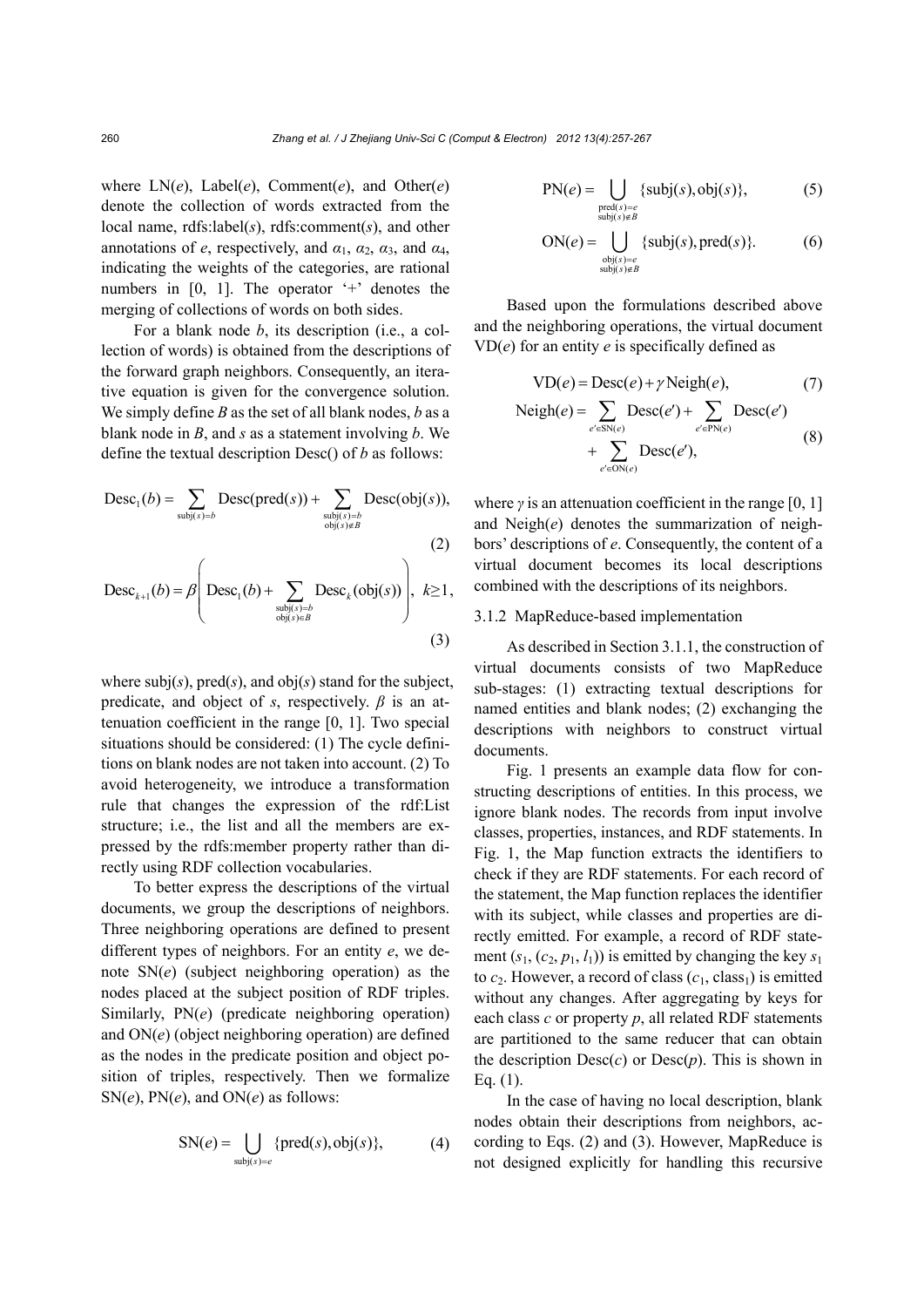problem. Thus, we transform each step of Eqs. (2) and (3) to a MapReduce process.

First, we establish a blank node structure to extend the simple transmission unit for carrying the information of remaining nodes. Thus, the record of the blank node *b* is extended from the simple structure Desc(*b*) to (Desc(*b*), {neb<sub>1</sub>, neb<sub>2</sub>, ..., neb<sub>n</sub>}), where neb*i* denotes a neighboring node to be included.

Then, we build a *k*-times-repeated MapReduce process to calculate the descriptions for blank nodes, in which the input of the Map function is derived from the output of the first sub-stage. For each neb<sub>i</sub> in (Desc(*b*), {neb<sub>1</sub>, neb<sub>2</sub>, ..., neb<sub>n</sub>}), the Map function generates a new key-value pair, where the key and value are neb<sub>i</sub> and (Desc $(b)$ ,  $\{\}$ ), respectively. Thus, a record of the blank node may be replicated as many times as the number of remaining nodes. The Reduce function aggregates a blank node *b* with the related entities or RDF statements. For each related entity *e*, the description of the blank node is updated by  $\beta^k$ Desc(*e*), where *k* denotes the number of times by which the process has been repeated. Meanwhile, in the statement *s* whose subject is *b*, we add its object to the remaining nodes of *b*.

A brief example is illustrated below. In Fig. 2, the record of blank node  $b_1$  has two remaining nodes  ${b_1, c_5}$  and is thus partitioned with the statement  $(b_1, b_2)$  $p_6$ ,  $c_1$ ) and Desc( $c_5$ ), respectively. In the reducer loading  $(b_1, p_6, c_1)$ ,  $p_6$  and  $c_1$  are added to the remaining nodes of  $b_1$ . Meanwhile, Desc $(b_1)$  is updated by  $\beta^k$ Desc( $c_5$ ) in another reducer. Notice that due to the existence of duplicated records in the output, we need a combiner to combine the results.

Note again that the cycle descriptions are not taken into account. We store the route of nodes that have been calculated and ignore all new nodes appearing in the route. The process of constructing descriptions for blank nodes should be repeated *k* times. According to our experience, five iterations are usually enough for convergence.

However, the complete construction of a virtual document needs both local descriptions and neighboring information. The related process contains two MapReduce stages. The first stage is to inform each entity the locations of its neighbors. In the second stage, the content of its description is enriched through exchanging the descriptions with the neighbor nodes.



**Fig. 1 Data flow of extracting textual descriptions for named entities** 



**Fig. 2 Data flow of extracting textual descriptions for blank nodes**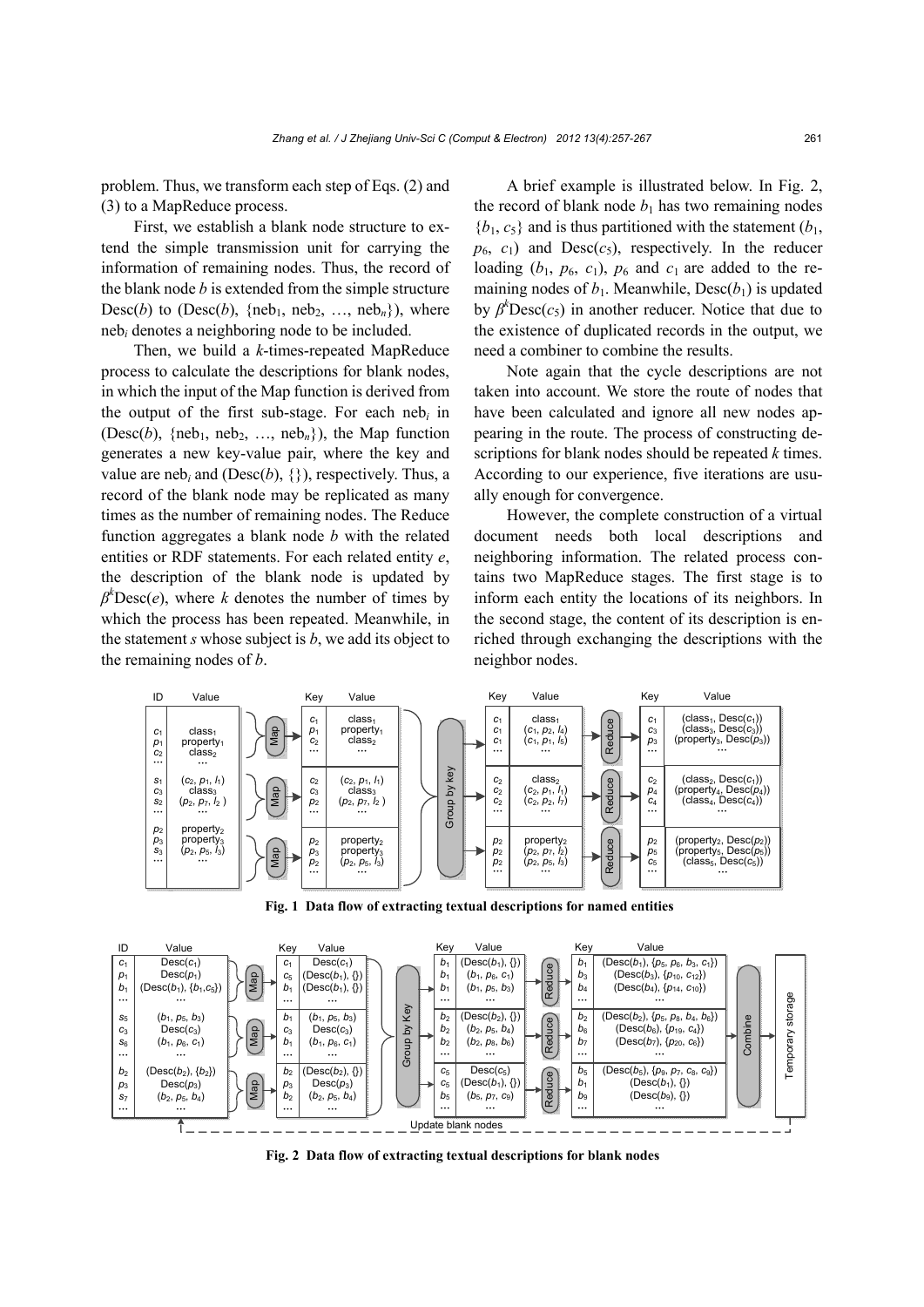Fig. 3 exemplifies a data flow for exchanging neighboring descriptions. The Map function at the first stage generates three new key-value pairs  $(s, \{p,$ *o*}), (*p*, {*s*, *o*}), and (*o*, {*s*, *p*}) for the RDF statement <*s*, *p*, *o*>. After that, all neighbors of each entity *e* and blank node *b* can be obtained in the Reduce function. For example, an RDF statement  $\langle b_1, p_5, b_3 \rangle$  is a record from input; after mapping,  $(b_1, \{p_5, b_3\})$ ,  $(p_5, \{b_1,$  $b_3$ }), and  $(b_3, \{b_1, p_5\})$  are partitioned into three different reducers. In the reducer loading  $\langle b_1, p_5, b_3 \rangle$ ,  $b_1$ gets to know that there exist two neighbors  $p_5$  and  $b_3$ and adds them into a temporary structure. The outputs of reducers are stored in a temporary storage to be used as an input of the second stage. Having known the locations of neighbors, every node sends its description in the second stage. For the record ( $Desc(c_1)$ ,  ${b_2, p_4, p_1}$  in the temporary storage,  $c_1$  sends its description  $Desc(c_1)$  to  $b_2$ ,  $p_4$ , and  $p_1$ , respectively. Thus, every entity obtains all the descriptions of the neighbors and updates its own description.

Because of frequency skew, some reducers may encounter an unbalanced workload, which makes the whole calculation process significantly delayed. As a solution, we count how many times entities appear in RDF statements and partition those with the highest frequency averagely.

#### **3.2 Matching virtual documents**

The vector space model (VSM) and the prevalent TF-IDF technique are used to calculate the similarities between virtual documents. We also develop the MapReduce processes to enable parallel computation.

# 3.2.1 Formulation

In the vector space, the coordinate basis vector consists of the words occurring in ontologies. The number of the unique words determines the dimensionality of the vector. Further, since a collection of words with a weighting scheme constitutes the virtual document, each virtual document can be seen as a vector. The words reflect the importance of information for a specific virtual document, and the components of the vectors become the scores corresponding to the words' weights. The scores give the degree of importance between the words and the virtual documents. Consequently, the characteristics of virtual documents include the words and their weights.

To select words that represent each virtual document, we adopt the TF-IDF technique to optimize the representation of vectors. The word weight is calculated using the following equations:



**Fig. 3 Data flow of exchanging descriptions of neighbors**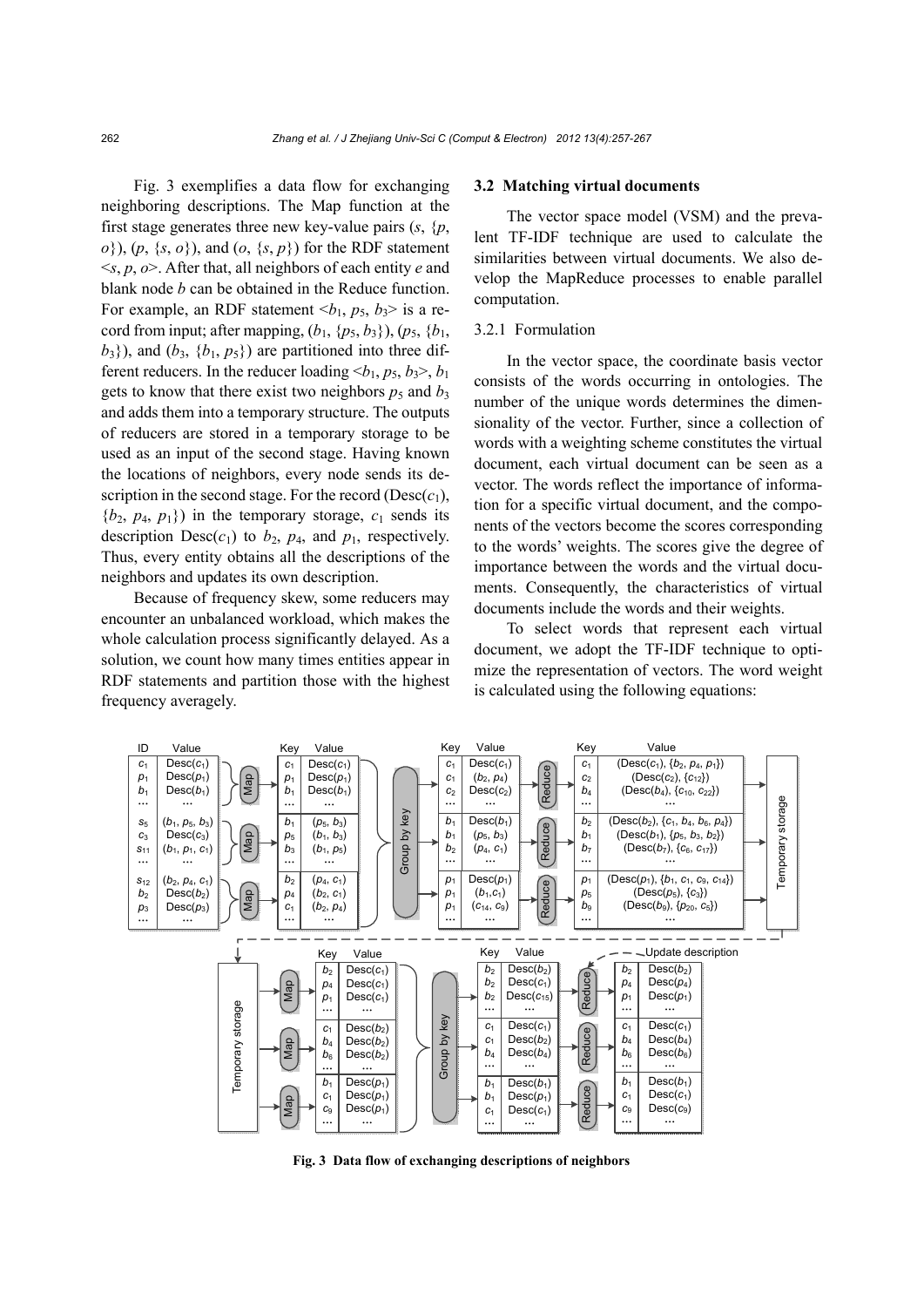$$
WordScore = TF \cdot IDF,
$$
 (9)

$$
TF = w/W, \tag{10}
$$

$$
IDF = \frac{1}{2} [1 + \log_2(N/n)].
$$
 (11)

In Eq. (10), the refined word occurrence in the description of a virtual document is defined by *w*, whereas *W* denotes the number of all words' occurrences in a specific virtual document. For each of the words, in Eq. (11), *n* specifics the number of virtual documents containing the word and *N* means the number of all the virtual documents. Therefore, the correlation between a word and a virtual document can be reflected.

Finally, the cosine similarity is utilized in the measurement of the similarity between two entities. The measure is as follows:

$$
sim(e_1, e_2) = \frac{VD(e_1) \times VD(e_2)}{|VD(e_1)| \cdot |VD(e_2)|}.
$$
 (12)

Thus, if the virtual documents of two entities share no words, the similarity would be 0; if they are completely equal, it should be 1.0.

# 3.2.2 MapReduce-based implementation

To filter unnecessary matching and reduce the computation space, the implementation of similarity computation on the MapReduce framework is important. It involves a word-weight-based partitioning. For a description  $\{(\text{word}_1, \text{score}_1), (\text{word}_2, \text{score}_2), ...,$ (word*n*, score*n*)}, we normalize the scores to [0, 1] and rank (word, score) pairs to satisfy score $_1 \ge$ score<sub>2</sub> ≥…≥score*n*. Then we define the important words as the set of textual words,  $\{word_1, word_2, ..., word_i\}$ , where  $i$  is a minimal integer satisfying  $score_1 + score_2$ +…+score*i*≥*δ*. Here, *δ* is fixed in [0, 1].

In fact, to choose the value of  $\delta$  we should consider the dataset size, accuracy, and run time. Basically speaking, a higher accuracy requires a larger value of  $\delta$  and a longer run time. A value of 0.8 is set when the size of the dataset exceeds a predefined value given by the user and a value of 0.99 is set when dealing with a small-scale dataset, because an acceptable run time can be obtained for small datasets even if a very high value of  $\delta$  is assigned. This does not hold true for large datasets. Section 4 gives an experiment on the choice of *δ*.

Fig. 4 gives a brief explanation of the process. Each mapper in the figure ranks the words and extracts the important words into keys. For instance, suppose that we extract three important words word<sub>1</sub>, word<sub>2</sub>, and word<sub>3</sub> for entity  $c_1$  (Fig. 4). Three keyvalue pairs (word<sub>1</sub>, Desc( $c_1$ )), (word<sub>2</sub>, Desc( $c_1$ )), and (word<sub>3</sub>, Desc $(c_1)$ ) are generated and partitioned. Then, the descriptions of entities  $c_1$ ,  $c_8$ , and  $c_5$  are grouped into the same reducer as sharing the same key word<sub>1</sub>. Finally, we use Eq. (12) to calculate the similarity between each two of them.

To balance the workload, we load the frequency of words into the memory and construct a customized partitioner to choose the corresponding reducer. The words should be distributed evenly in each node according to the frequency.

## **4 Experimental results**

We implemented V-Doc+ based on Hadoop 0.21.0. All the experiments were performed over a 10-node cluster and a Gigabit Ethernet interconnect. The NameNode was equipped with an Intel processor having six 2.8 GHz cores and a 12 MB cache, 32 GB memory, and a 2 TB hard disk. For all JobTrackers



**Fig. 4 Data flow of similarity computation**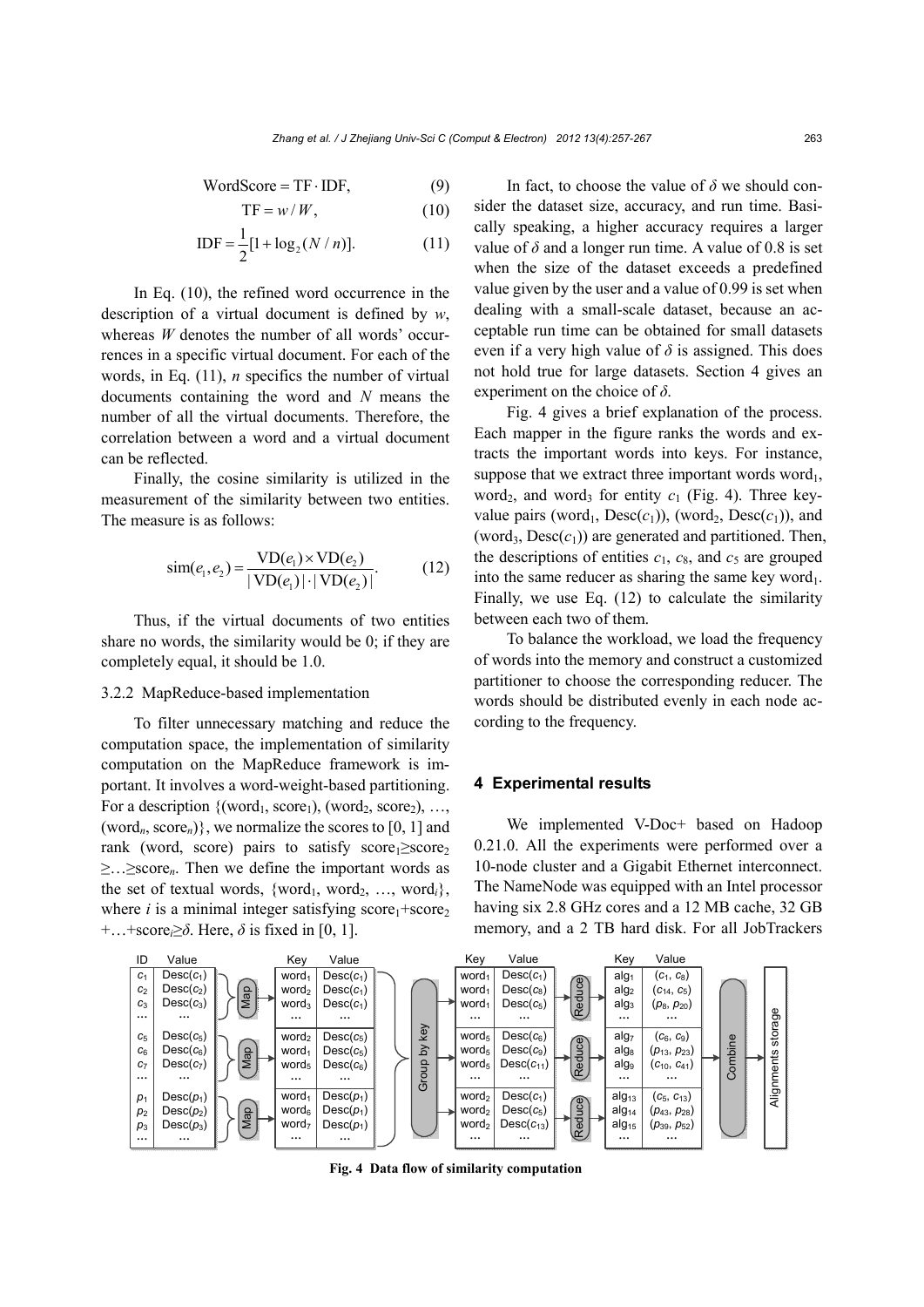and slaves, the CPUs were Intel Quad cores 2.4 GHz/12 MB cache, and the storage was 24 GB memory and a 2 TB hard disk. For comparison, we also created a non-parallel version called V-Doc (Qu *et al*., 2006).

According to the optimal result generated by experiments having varied parameters, we configured some key parameters as follows: for the stage of description extraction,  $\alpha_1=1$ ,  $\alpha_2=0.5$ ,  $\alpha_3=0.25$ ,  $\alpha_4=0$ , and *β*=0.5; for description exchange, *γ*=0.1. All the above parameters were set exactly the same as in Qu *et al*. (2006). But for virtual document matching, the newly involved threshold *δ* varied, and was assigned in terms of specific experiments.

We used the well-known F1-measure to measure the mappings. Let  $M_c$  be the set of generated mappings and *M*r be the set of reference mappings. The values of precision and recall of  $M_c$  with respect to  $M_r$ are  $|M_c \cap M_r|/|M_c|$  and  $|M_c \cap M_r|/|M_r|$ , respectively. The value of F1-measure can be computed as

F1-measure = 
$$
\frac{2 \times \text{precision} \times \text{recall}}{\text{precision} + \text{recall}}.
$$
 (13)

Preprocessing was conducted before starting the experiments. We cached all stop words and entities/ words frequency statistics in memory. To distinguish the source of the record easily, the identifiers of entities, blank nodes, and RDF statements were attached with their ontology names.

### **4.1 Large-scale test**

# 4.1.1 Datasets

V-Doc+ was designed for large-scale real-world OM. We selected two datasets of large size: two Food ontologies from OAEI 2007, and FMA versus GALEN. Food involves two large ontologies, NALT and AGROVOC, which in total contain 70765 classes/properties. We downloaded the gold standard and assessed with the F1-measure. FMA versus GALEN contains 82255 classes/properties.

Several facts should be considered: (1) Due to high network cost and repeated job initialization, MapReduce does not have superiority in small-scale cases; (2) The Food ontologies and the results of the participants were given only in OAEI 2007; thus, we cannot obtain new results later than this version in 2007; (3) For FMA versus GALEN, we found neither tools publishing their experimental results nor reference mappings. We tested only run time and speedup of V-Doc+ on this dataset.

#### 4.1.2 Performance on a large-scale test

The task of our evaluation is fourfold. First, it is necessary to test precision, recall, and F1-measure. To test these parameters, we need to investigate several OM tools for comparison. Second, we want to show the reduction of run time as compared to the non-parallel tools. Third, we can specify the speedup on different numbers of computing nodes and the run time percentage for each processing stage. Finally, the variance of overall performance would be exhibited, based on different values of threshold *δ* chosen in the word-weight-partition process, as this value influences the balance between run time and accuracy.

We compared V-Doc+ with Falcon-AO, DSSim, RiMOM, Prior+, and COMA. Falcon-AO (Hu *et al*., 2008) integrates three matchers: I-Sub, V-Doc, and GMO. For matching large ontologies having limited memory, Falcon-AO gives a divide-and-conquer approach that can partition entities into small blocks and matches these blocks. DSSim (Nagy and Vargas-Vera, 2011) builds a multi-agent system to solve the OM problem by considering uncertainty. The main approach of DSSim is to use different domains for finding ontology mappings. RiMOM (Li *et al*., 2009) integrates multiple matchers to improve effectiveness by combining both linguistic and structural features. Prior+ (Mao *et al*., 2010) is an adaptive OM tool based upon several different techniques, such as IR-based similarity and neural network. In Falcon-AO and COMA (Do and Rahm, 2007), block matching is considered, and a fragment-based matcher is developed to deal with the large OM problem. COMA partitions ontologies in the form of trees. Additionally, we ran V-Doc on Food and FMA versus GALEN. We failed to complete the test for V-Doc because the memory exceeded the maximal configuration.

Fig. 5 shows the results of V-Doc+ and other five matchers on Food with  $\delta$ =0.8. The precision, recall, and F1-measure of V-Doc+ were worse than those of some other schemes. It is mostly because other tools combine several algorithms but in V-Doc+ only one algorithm is used. In fact, V-Doc+ performed at par or better than the other four tools. This, however, excluded Falcon-AO.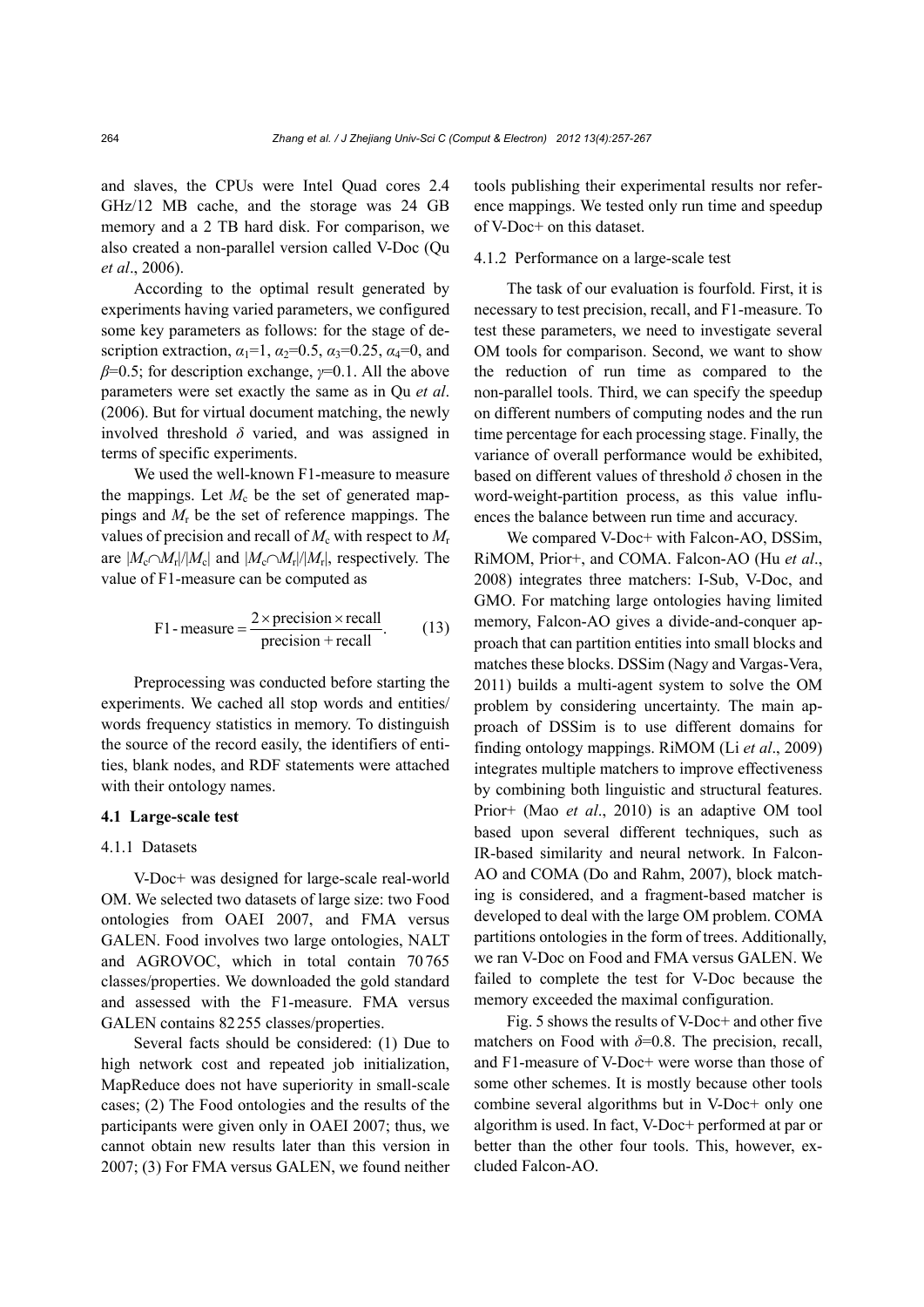

**Fig. 5 Precision, recall, and F1-measure comparison on**  Food with  $\delta$ =0.8

Table 1 illustrates the run time over a 10-node cluster on Food with *δ*=0.8. V-Doc+ used only 10 min to complete the task. Among other competitors, Prior+ costed the least, 1.5 h, while DSSim, which was the slowest, took one week. Therefore, though V-Doc+ did not achieve the best F1-measure, the parallelization made it much faster.

**Table 1 Run time comparison on Food on a 10-node cluster with** *δ***=0.8** 

| V-Doc+           | Falcon-AO |        | DSSim RiMOM | Prior+ |
|------------------|-----------|--------|-------------|--------|
| $10 \text{ min}$ | 6 h       | 1 week | 4 h         | 15 h   |

We also analyzed the run time at each stage of the whole approach, with the same 10-node cluster and  $\delta$ =0.8 (Fig. 6). For both Food and FMA versus GALEN, description extraction and similarity calculation took most of the time (both a few minutes).



**Fig. 6 Run time at each stage on a 10-node cluster with**  *δ***=0.8** 

To evaluate the speedup, we calculated the run time on variably sized clusters. For a test case, we executed it on 2-, 4-, 6-, 8-, and 10-node environments (Fig. 7). The run time kept decreasing as we increased the number of nodes. However, the decrease trend was slowing down. The speedup presented in Fig. 8 reflected a growth trend that kept slowing down. From 8 to 10 nodes, the speedup was almost unchanged. This tells that V-Doc+ may achieve the best efficiency on a 10-node cluster.



**Fig. 8 Speedup on variably sized clusters**

According to our statistical data, *δ*=0.8 was used in most experiments to achieve a balanced performance. In general, increasing  $\delta$  leads to more key-value records to partition and more mappings to calculate, and thus more abundant output with longer time. We designed an experiment with varied values of *δ* to demonstrate how this parameter influences the balance between effectiveness and efficiency.

As illustrated in Fig. 9, when  $\delta$  was smaller than 0.8, the increase of  $\delta$  resulted in an approximately linear increase of recall and F1-measure, and a slight decrease of precision. When  $\delta$  was greater than 0.8, the three measures kept almost unchanged.



**Fig. 9 Precision, recall, and F1-measure on Food with varied** *δ*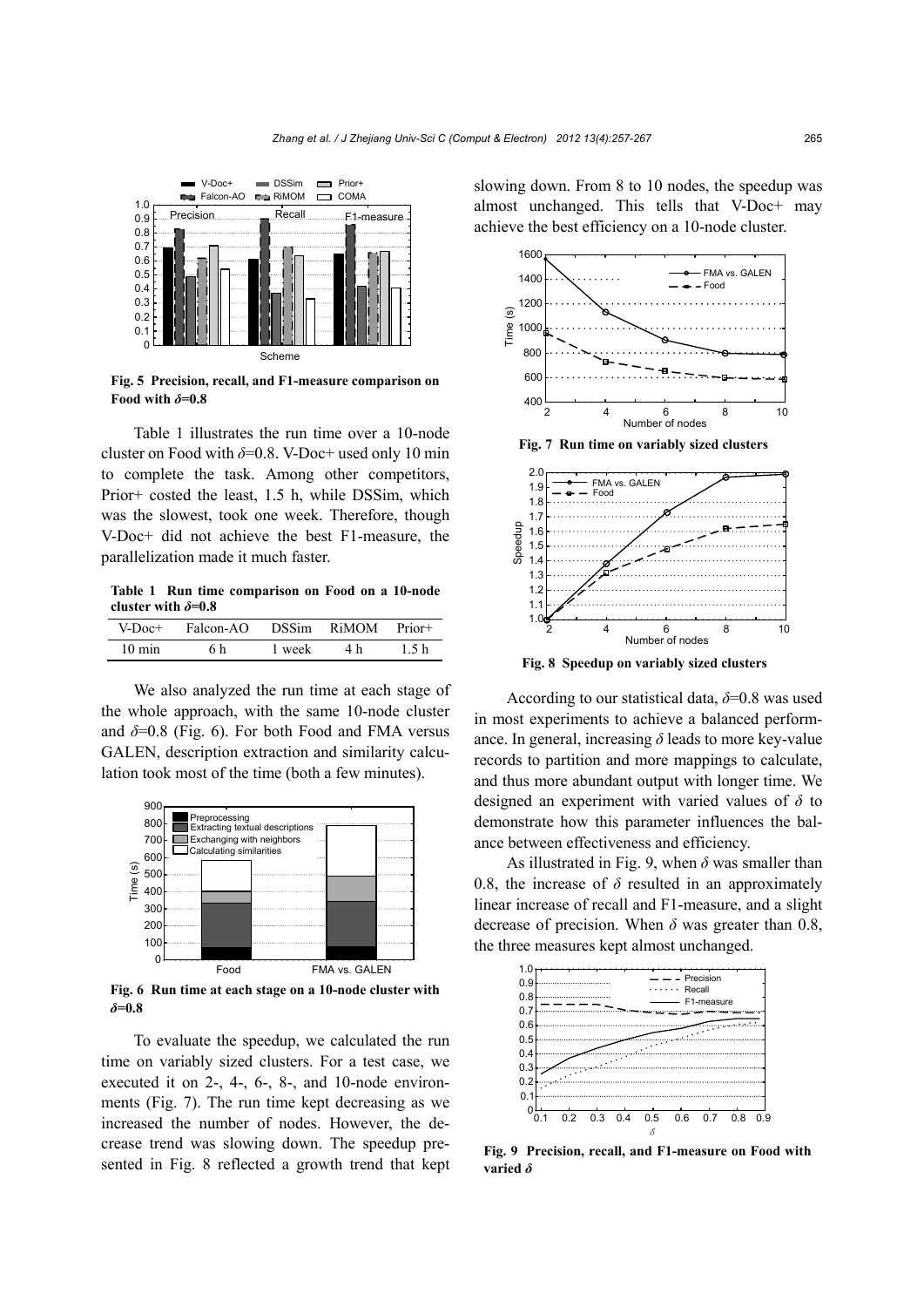Fig. 10 illustrates how the run time changes when varying the value of  $\delta$ , on a 10-node cluster. The run time increased quite slowly until  $\delta$ =0.8. The main reason is that the word collection of a virtual document description consists of a small number of words with high weights, but most words have small weights. Also, note that the run time under  $\delta = 0.99$  for small datasets was not significantly larger than that under a small value of  $\delta$ , which will be confirmed in Section 4.2. Furthermore, Figs. 9 and 10 together indicate that 0.8 is probably a good value for  $\delta$  to achieve a tradeoff between effectiveness and efficiency.



**Fig. 10 Run time on Food on a 10-node cluster with varied** *δ*

# **4.2 Benchmark test**

# 4.2.1 Datasets

We verified the performance of V-Doc+ with experiments on the OAEI 2006 Benchmark testbed. Benchmark provides small-size ontologies to identify the strengths and weaknesses of an OM tool and a way of making comparison between different tools.

In general, the test cases in Benchmark can be divided into five groups: tests 101–104 (the easiest

task where the same classes and properties own the literal-similar or same names), tests 201–210 (in which some linguistic features have been discarded, but structural features can be utilized), tests 221–247 (in which the ontologies maintain the linguistic features while changing their structural features), tests 248–266 (in which both structural and linguistic features are suppressed), and tests 301–304 (in which real-life ontologies are included).

# 4.2.2 Performance on a benchmark test

In this experiment, we compared V-Doc+ with the non-parallel version (i.e., V-Doc) and other tools attending the OAEI 2006 campaign. Here, we still chose  $\delta$ =0.8 which was used in the large-scale test and *δ*=0.99 to see the best effectiveness that V-Doc+ can achieve.

Other OM tools in the test were Falcon-AO (Hu *et al*., 2008), AUTOMS (Kotis *et al*., 2006), COMA (Do and Rahm, 2007), DSSim (Nagy and Vargas-Vera, 2011), HMatch (Castano *et al*., 2006), JHU/ APL (Bethea *et al*., 2006), Prior+ (Mao *et al*., 2010), and RiMOM (Li *et al*., 2009). The full performance indicators were shown in detail in the final report of OAEI 2006.

Table 2 lists the complete F1-measure. Both *δ*=0.8 and *δ*=0.99 are given for V-Doc+. For *δ*=0.99, the value of F1-measure on each test group was similar to that of V-Doc, especially for the average. This proves that parallelization does not cause much loss in precision or recall. For  $\delta$ =0.8, the average performance decreased. The main reason is twofold. First, the linguistic and structural features of some test groups, especially tests 248–266, were suppressed,

| Ontology        | F1-measure    |               |               |              |               |         |  |
|-----------------|---------------|---------------|---------------|--------------|---------------|---------|--|
| matching tool   | $\#101 - 104$ | $\#201 - 210$ | $\#221 - 247$ | $#248 - 266$ | $\#301 - 304$ | Average |  |
| $V-Doc+$        |               |               |               |              |               |         |  |
| $\delta = 0.80$ | 1.00          | 0.80          | 0.99          | 0.27         | 0.69          | 0.71    |  |
| $\delta = 0.99$ | 1.00          | 0.83          | 0.99          | 0.42         | 0.68          | 0.76    |  |
| V-Doc           | 1.00          | 0.84          | 1.00          | 0.41         | 0.74          | 0.77    |  |
| Falcon-AO       | 1.00          | 0.92          | 0.99          | 0.56         | 0.81          | 0.84    |  |
| <b>AUTOMS</b>   | 0.97          | 0.74          | 0.97          | 0.32         | 0.77          | 0.71    |  |
| <b>COMA</b>     | 1.00          | 0.95          | 0.96          | 0.60         | 0.73          | 0.83    |  |
| <b>DSSim</b>    | 0.99          | 0.44          | 0.99          | 0.00         | 0.82          | 0.57    |  |
| HMatch          | 0.95          | 0.44          | 0.95          | 0.01         | 0.54          | 0.53    |  |
| JHU/APL         | 1.00          | 0.64          | 0.99          | 0.09         | 0.21          | 0.59    |  |
| Prior+          | 1.00          | 0.67          | 0.99          | 0.05         | 0.81          | 0.63    |  |
| RiMOM           | 1.00          | 0.97          | 0.99          | 0.65         | 0.81          | 0.87    |  |

**Table 2 F1-measure comparison for the five groups of test cases in Benchmark**

The bold numbers specify the best performances